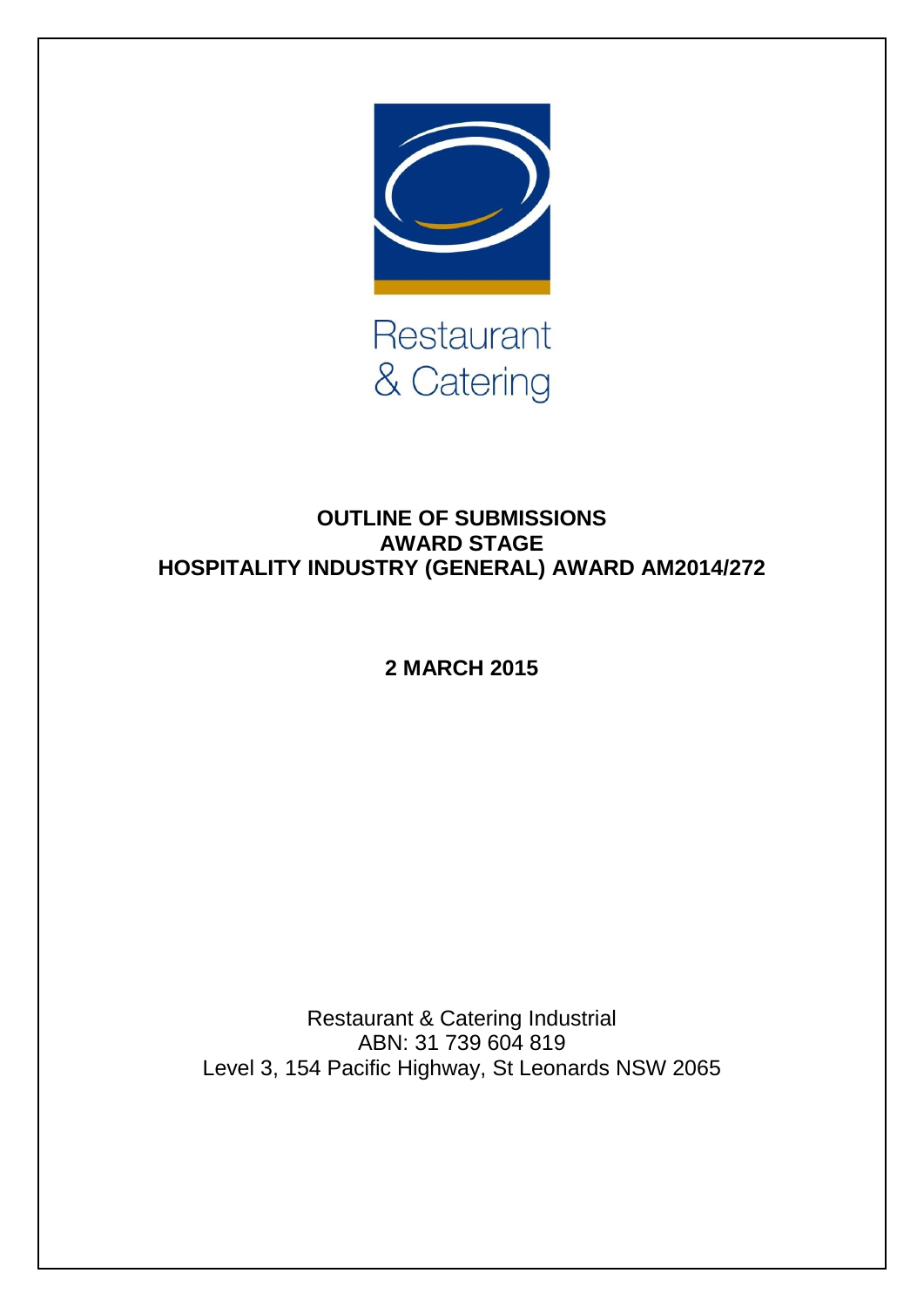### **Restaurant & Catering Industrial**

1) Restaurant & Catering Industrial is a Registered Organisation under the Fair Work (Registered Organisations) Act 2009 and represents the industrial interests of restaurants, cafes, food and catering businesses across Australia.

#### **About the Industry**

- 2) The industry turns over some \$24 Billion per annum and is looking down the barrel of 8+% employment growth in the next twelve months. This growth is on top of a sizeable attrition from the industry due to the large number of casual employees engaged.
- 3) Approximately 63% of the industry earns an average 2% after tax and the overall average is only 4%. It is expected profits will further deteriorate in the short term. The restaurant sector is 58% of the hospitality industry and some 62% of employment in the industry. The average employment per business is 8 employees.

#### **Outline of submissions**

4) Further to the Directions set out by the President Justice Ross on 23 January 2015 FWC [2015] 618 Restaurant & Catering Industrial provides the following particulars in respect to the claims to be pursued in respect to award changes for the Hospitality Industry (General) Award 2010.

#### Title (Clause 1)

5) Restaurant and Catering Industrial seeks to update the title to the Hotels, Accommodation and Casinos Award in order to better reflect the coverage of the Award.

#### Coverage of Award (Clause 4)

- 6) Inserting the following new sub clause 4.1 (g) as follows "caterers covered by the Restaurant, Café and Catering Industry Award;"
- 7) By deleting the word "caterers" in clause 4.2.